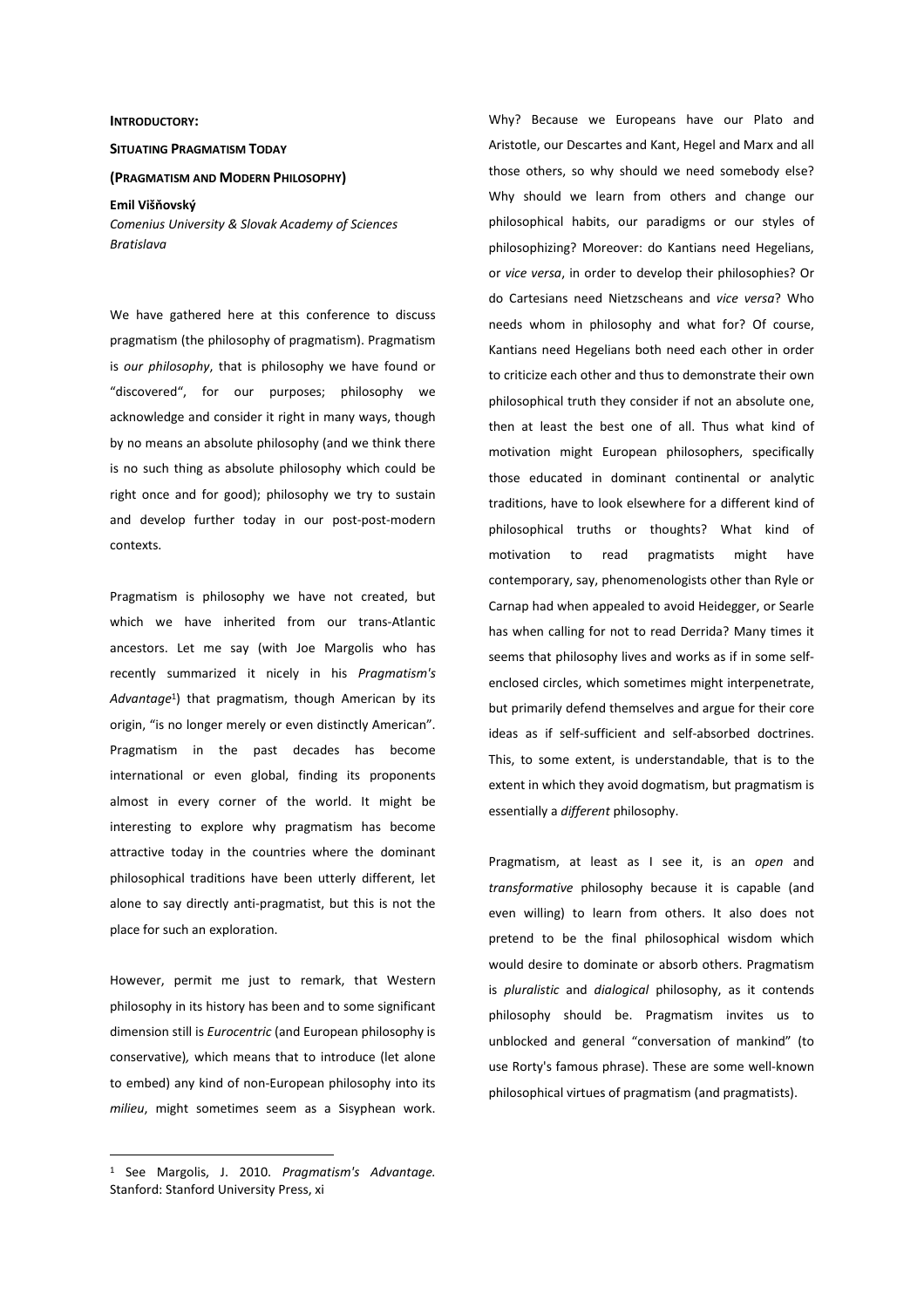**\*\*\*** 

Now, let us move closer to the topic of this panel "Pragmatism in the context of modern philosophy". When I suggested the topic of this panel to the organizers, what I had in mind was mostly the place of pragmatism in the history of modern Western philosophy. This topic includes the questions such as: Is pragmatism a unique (a "new") philosophy, and if, in what sense? What has pragmatism brought to Western modern philosophy that is new (and different); what is not (or would not be) there, were it not for pragmatism? In what sense it is in alliance with or in opposition to traditional modern philosophy? What are the main philosophical ideas/theories pragmatism has contributed to modern philosophy? What is the relation of pragmatism to the key modern thinkers/schools like Cartesianism, Kantianism, Hegelianism, Marxism, Freudism, etc.? Is pragmatism itself a type of modern philosophy or rather a postmodern (post-postmodern, trans-modern, anti-modern) philosophy?

But, what does it mean to be "modern" (or post-postmodern) within the context of philosophy? I must confess that when suggesting the topic of this panel, the previously lost and unfinished volume of John Dewey Unmodern Philosophy and Modern Philosophy,<sup>2</sup> which now is available, was unknown to me. When presenting the papers at The 7th CEPF Conference, Turda, Romania, June 3-9, 2012 titled "Modernity and Pragmatism", I said to my colleagues that: "Clearly nobody would object to the suggestion that 'pragmatism is modern philosophy' and one of its constituent parts (and not simply from a temporal perspective); although *the concept of modern philosophy* itself is still predominantly *Eurocentric* (indeed, so is the very concept of philosophy that we have become used to employ until recently)". And I went on to indicate the continuity of pragmatism with

"modern philosophy" and its dominant traditions and figures, following recent works of Robert Brandom<sup>3</sup> and Sami Pihlström<sup>4</sup> (who join those who define pragmatism as a synthesis of German idealism and Darwinism), having included in this broad modern tradition both original Cartesianism as well as pragmatist anti-Cartesianism, etc. In fact, the uppermost interpretation of modern philosophy predominant in Europe so far has been that its founding-father was Descartes and its decisive schools have been those already mentioned above (Cartesianism, Kantianism, Hegelianism, etc.). But Dewey gives us much broader and deeper interpretation of the history of modern philosophy: according to him, we have never been modern in philosophy up to the rise of pragmatism; because those traditional philosophies traditionally called "modern" have continued in the traditional dualisms (subjective/objective, etc.) established by Ancient and prolonged by Medieval philosophers. Thus, according to Dewey, to be modern is to get rid of those artificial philosophical dualisms, or, in other words, to become a pragmatist (or rather the pragmatist), or something like that in philosophy.

Either way, concerning the place of pragmatism in the history of philosophy, it has been undoubtedly secured, even though there still are interpretations which attempt to avoid or ignore or just diminish it. Sometimes it is only we pragmatists who consider it one of the three current dominant traditions along with continental and analytic, but the proponents of the latter two do not thing the same way.<sup>5</sup>

 $\overline{a}$ 

 $\overline{a}$ 

<sup>2</sup> See Dewey, J. 2012. *Unmodern Philosophy and Modern Philosophy.* Carbondale, IL.: Southern Illinois University Press.

<sup>3</sup> See Brandom, R. 2011. *Perspectives on Pragmatism.*  Cambridge, Mass.: Harvard University Press.

<sup>4</sup> See Pihlström, S., ed. 2011. *The Continuum Companion to Pragmatism.* London and New York: Continuum.

<sup>&</sup>lt;sup>5</sup> See, the works of the well-known and important Oxford philosophical historian Anthony Kenny (1931-) does not recognise pragmatism in his *A Brief History of Western Philosophy* (1998); neither does Roger Scruton (1944-) in his *A Short History of Modern Philosophy* (1981). While Kenny does at least partially correct this in the fourth volume of his *A New History of Western Philosophy* entitled *Philosophy in the Modern World* (2007) when